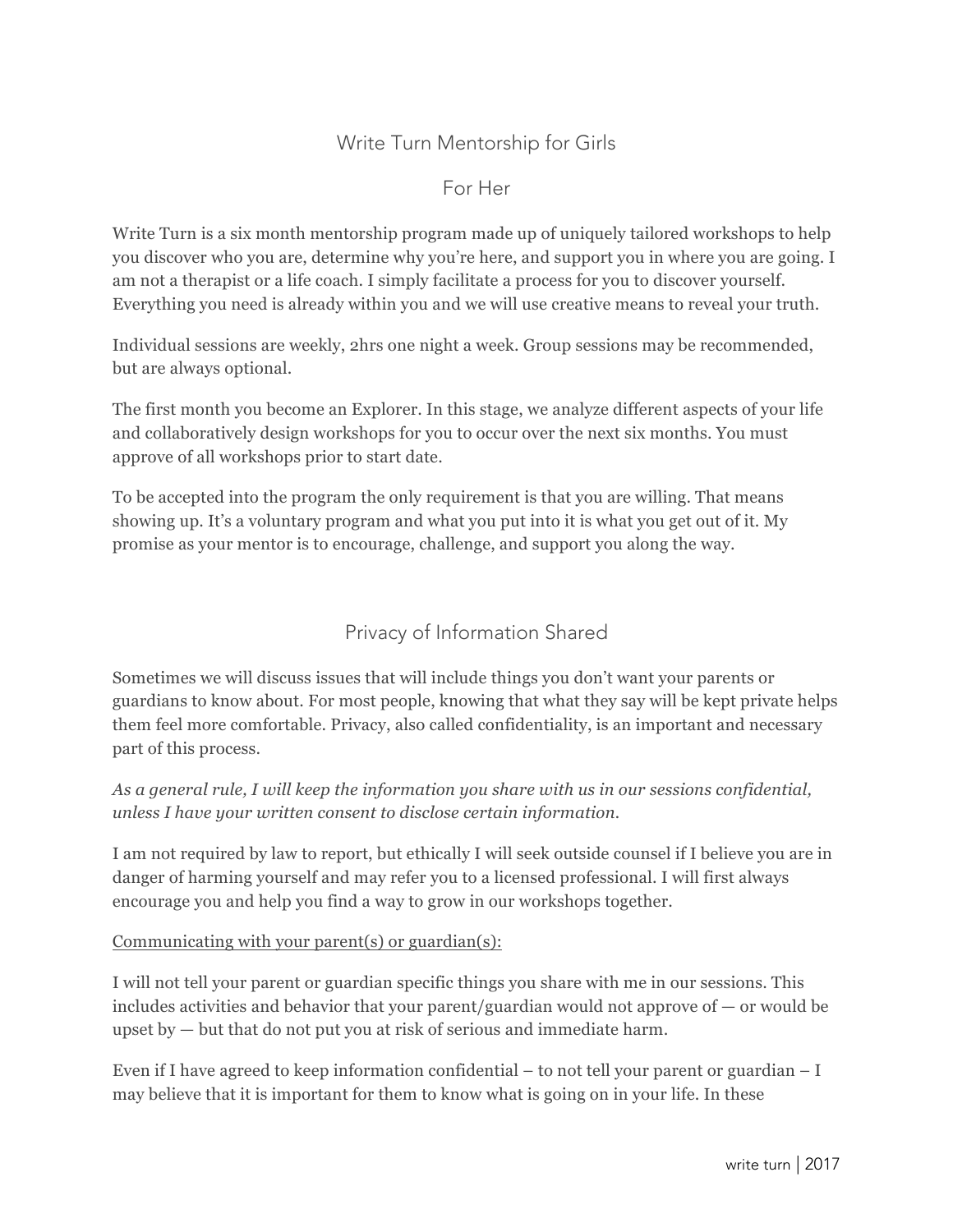situations, I will encourage you to tell your parent/guardian and will help you find the best way to speak your truth. Also, when meeting with your parents, I may sometimes describe problems in general terms, without using specifics, in order to help them know how to be more helpful to you.

#### Communicating with other adults:

School: I will not share any information with your school unless I have your permission and permission from your parent or guardian.

#### **Adolescent Consent Form**

#### **Adolescent:**

Signing below indicates that you have reviewed the policies described above and understand the limits to confidentiality.

| Minor's Signature | )at |
|-------------------|-----|
|                   |     |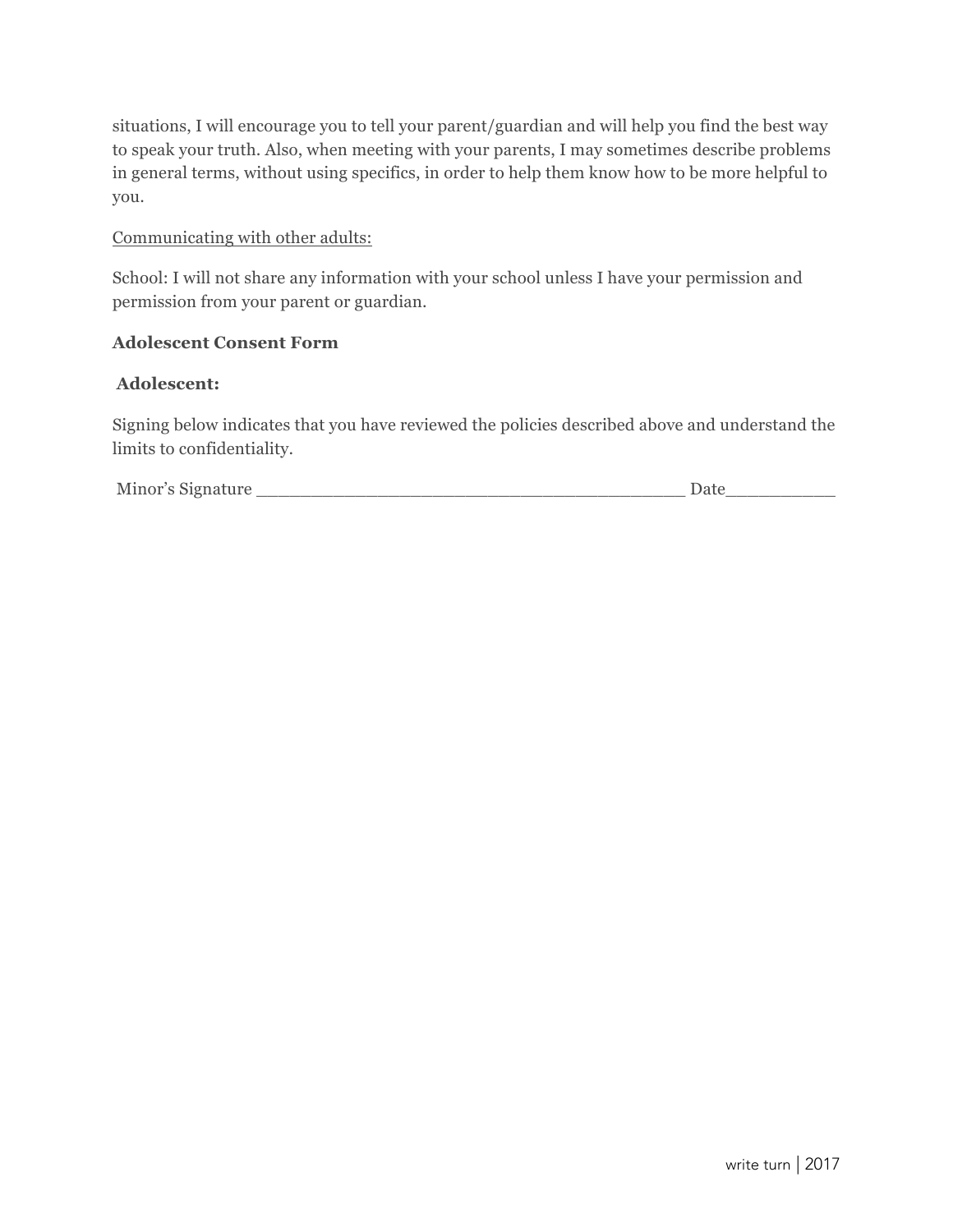## Write Turn Mentorship for Girls

### For Parents

## (If under the age of 18)

This program is designed to be experienced over the period of six months to help girls successfully integrate the tools they learned into their own life. However, if we determine that we need to continue past six months we can agree to extend. If I find that your child is in need of professional therapy during the six months I will refer you to licensed professionals and practitioners in the area and pro-rate any remaining funds of the mentorship within 30 days.

The 6 months are meant to create a safe environment and inspire transformation. If your child does quit the program before 6 mo, however, you are still required to pay for the length of the program as time and resources were spent to develop it for her.

## Parent Agreement to Respect Privacy

Parent/Guardian:

 Check boxes and sign below indicating your agreement to respect your adolescent's privacy:

**/\_\_/** I will refrain from requesting detailed information about individual sessions with my child. I understand that I will be able to meet with her mentor at any time.

**/\_\_/** Although I know I have the legal right to request written records/session notes since my child is a minor, I agree NOT to request these records in order to respect the confidentiality of my adolescent's treatment.

**/\_\_/** I understand that I will be informed about situations that could endanger my child. I know this decision to breach confidentiality in these circumstances is up to the mentor's judgment.